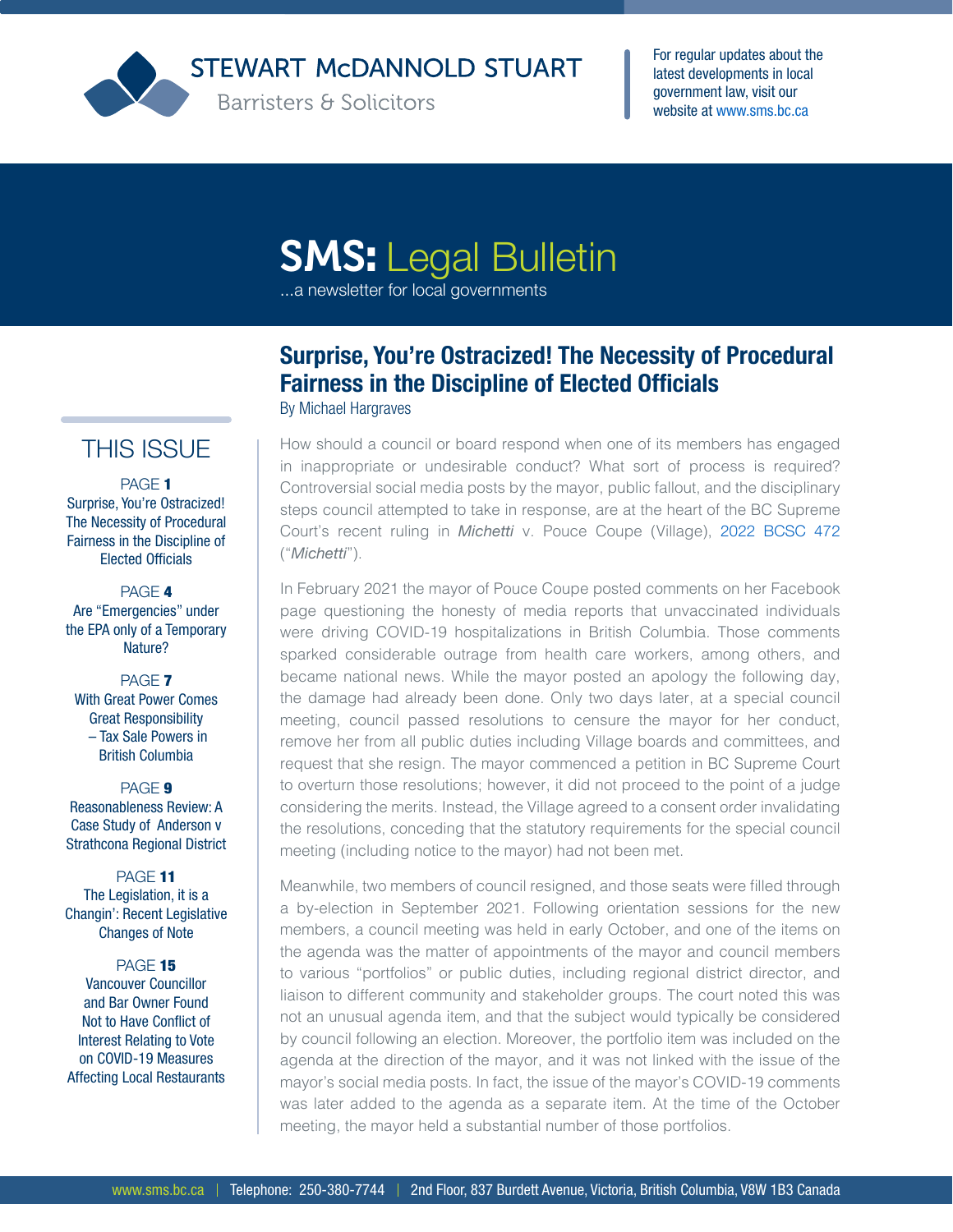

During the portfolio review discussion at that October meeting, one of the newly elected council members proposed a resolution to remove the mayor from all portfolios, and to direct that letters be sent to all portfolio partners advising them to communicate through the assigned council representative or Village staff (effectively cutting the mayor out of the communications loop). All of council, except the mayor, voted in favour and the resolution was passed. Council went on to consider each of the 15 or 16 portfolios in turn, and assigned a council member to each, without the mayor being considered for any of them. Later in the same meeting, when the agenda item concerning the mayor's COVID-19 comments came up for discussion, another resolution was passed, directing issuance of a press release to say the mayor's comments were her own personal views and not those of council.

Following the meeting, the mayor commenced another petition in BC Supreme Court. This time around, there was no order by consent, and the case proceeded to a judgment by the court, which held that the resolution barring the mayor from all portfolios, and the subsequent reassignment of portfolios, were invalid because the common law requirements of procedural fairness had not been met. Factors that led the court to that conclusion include the following:

- **•** The matter of portfolio assignments was included on council's agenda in the manner it had typically been done in the past, as new business, without being linked to the mayor's conduct, or to any suggestion that council would consider shutting the mayor out of all portfolios.
- **•** The introduction of the motion to remove the mayor from all portfolios, which occurred at the very outset of council's consideration of the agenda item, was contrary to the mayor's legitimate expectation that portfolio assignments would be handled in the "usual" manner. It was also in violation of the Village's Council Procedure Bylaw, which prohibits council from considering matters outside those listed in its agenda unless added as late item in accordance with the bylaw (which did not occur in this case).
- **•** While the Village's CAO stated at the meeting, in response to an objection from the mayor, that the removal motion pertained to the business item on the agenda, the court did not find that position compelling, and held that the agenda item did not give adequate notice to the mayor. The agenda item suggested the "usual" portfolio review, while at paragraph 50 of the reasons for judgment the Court characterizes council's concern with the mayor as "specific and personal".
- **•** The CAO's response about the relevance of the motion to the agenda item appeared to the court to be a prepared one, contemplated in advance, and that (along with other evidence, including the previous, failed attempt by council to censure and remove the mayor, which was in substantially similar terms) suggested that perhaps both staff and other members of council knew what was coming, even though the mayor did not.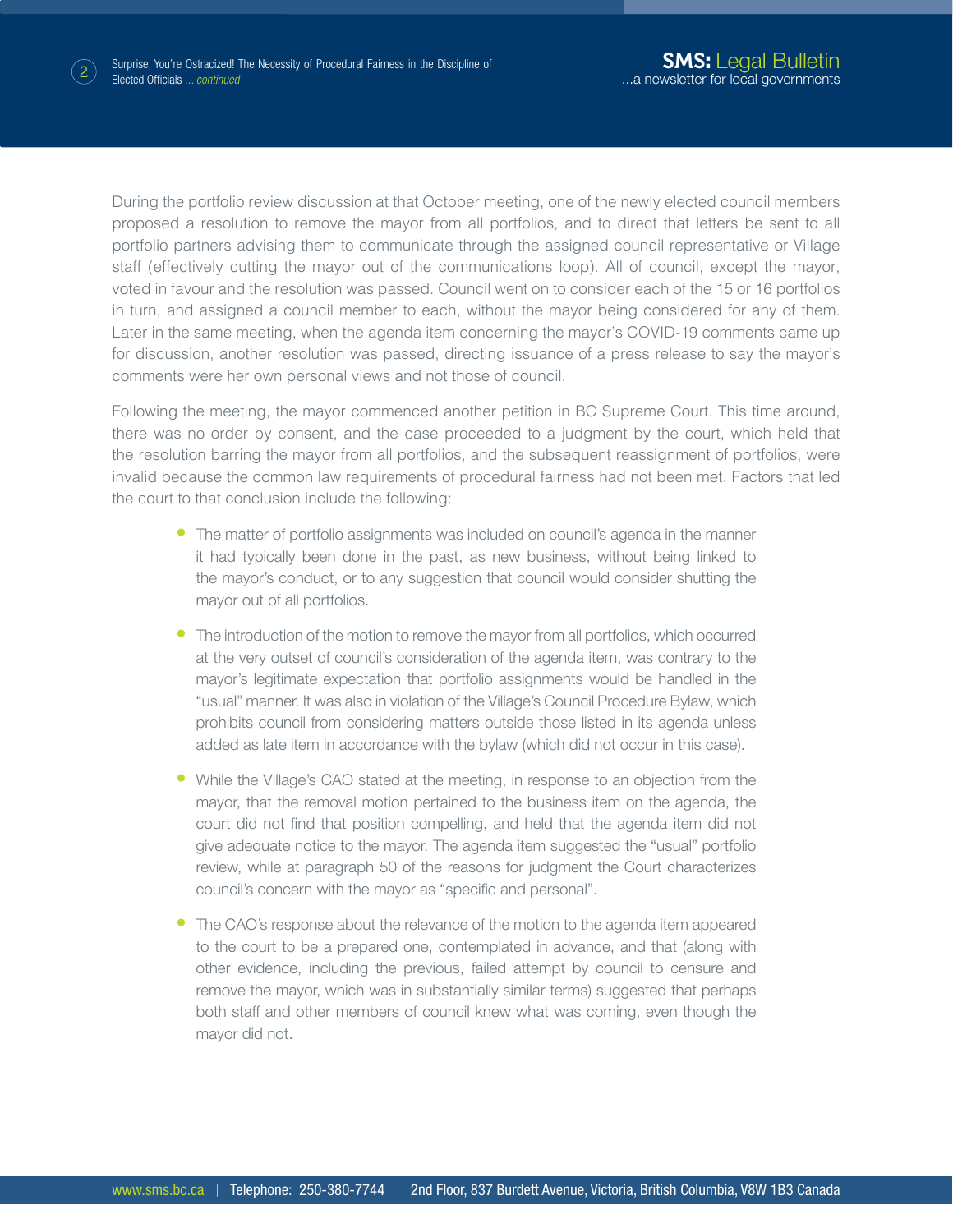

**•** The Village's council Code of Conduct sets out a procedure for addressing violations by members, which included specific notice of the allegations, a minimum of two weeks to prepare a response before consideration at a council meeting, and an opportunity to be heard. The Code of Conduct was not referred to in relation to the motion removing the mayor, nor was the process in the code of conduct followed. It is worth noting that the code of conduct explicitly states its procedure is intended to "ensure procedural fairness".

On the facts of the case, a reasonable observer might well ask, "Shouldn't the mayor have known what was coming, whether it was specifically drawn to her attention or not? After all, they'd already tried it once, and her conduct was an ongoing matter of controversy at the time of the meeting in question." From the perspective of common sense, there's likely some truth to that. However, in a situation such as this, the law demands more than common sense and assumptions. When it comes to decisions by administrative bodies that affect the rights, privileges and interests of individuals, it is not enough to simply presume the individual in question knows what is at stake. The law requires adequate notice, disclosure of material information, and an opportunity to be heard. There are, occasionally, statutory provisions that modify or limit aspects of procedural fairness, but they are the exception, not the rule. Courts will strive to uphold the underlying principle of procedural fairness, articulated by the Supreme Court of Canada in the seminal 1999 case of *Baker v. Canada (Minister of Citizenship and Immigration)*:

> "…[T]hat the individual or individuals affected should have the opportunity to present their case fully and fairly, and have decisions affecting their rights, interests or privileges made using a fair, impartial and open process, appropriate to the statutory, institutional and social context of the decision."

Key takeaways from the *Michetti* case include the following:

- **•** When a municipal council or regional board seeks to discipline one of its members through censure, or by limiting or removing the rights, privileges or interests afforded the member as an elected official, procedural fairness is a "must have" component of the process.
- Any such disciplinary process must be sensitive to its specific context, including applicable statutes, bylaws and policies, customary practices, and the facts of the situation, but the courts will consistently look to see that the basic requirements of procedural fairness are met, namely adequate notice, disclosure of material information, and an opportunity to be heard.

Having a thoughtful (and legally reviewed) code of conduct that includes a fair process, and following it when the circumstances arise, is one way to reduce the risk of successful legal challenge.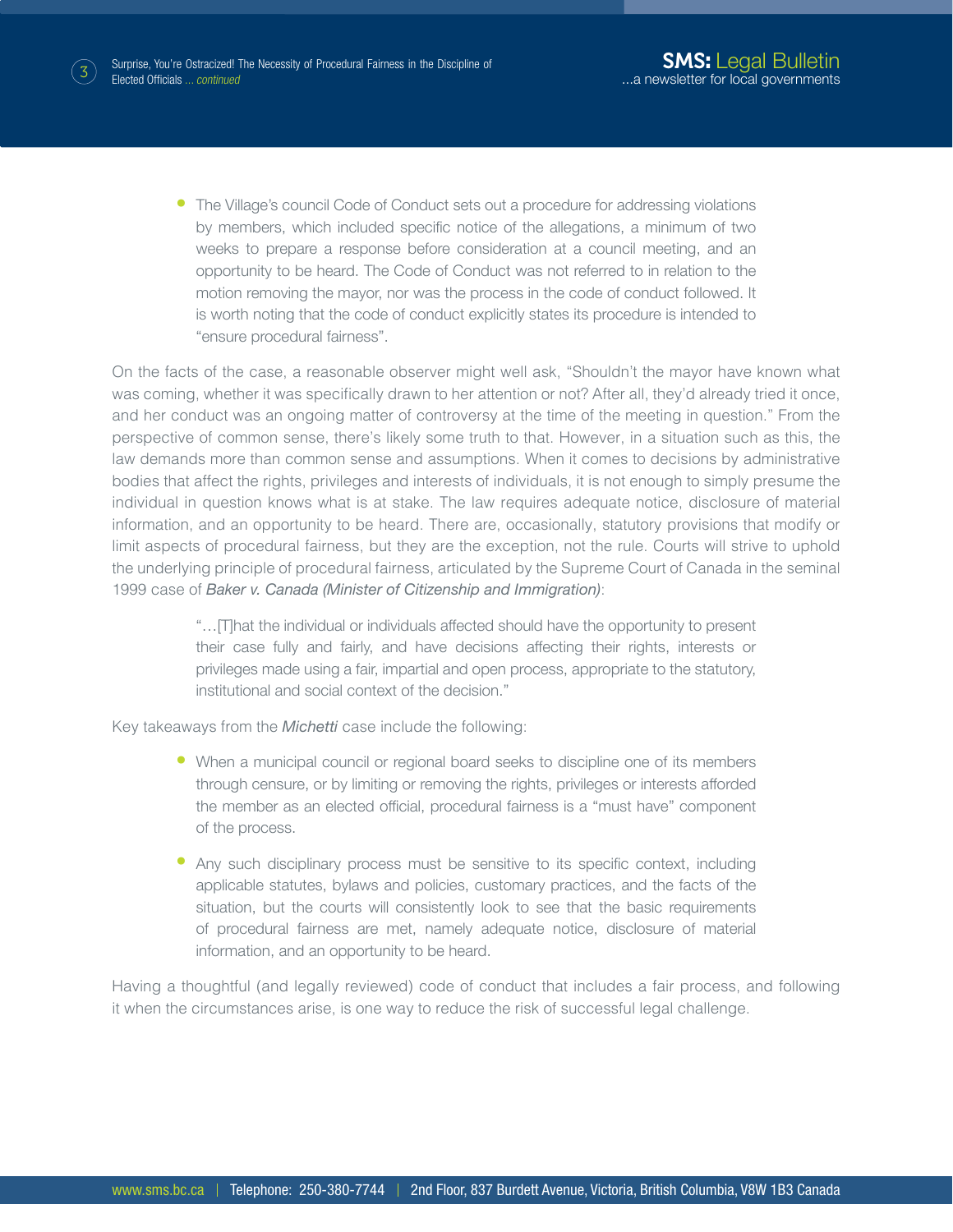# **Are "Emergencies" under the EPA only of a Temporary Nature?**

By Andrew Buckley

In the decision of *Rosewall v. Sechelt (District of),* [2022 BCSC 20](https://canlii.ca/t/jlnnb), Justice Gomery of the BC Supreme Court concluded that the *Emergency Program Act* ("*EPA*") contemplates an emergency as only being "of a temporary nature, as opposed to a usual and enduring state of affairs". On the facts of this case, the judge found the Province liable in nuisance arising from the exercise of its statutory authority under the *EPA.* The judge found that, in the absence of additional information beyond the engineering reports which supported the initial declaration of the State of Local Emergency ("SOLE"), "renewal of the SOLE ceased to be reasonable after three months".

Under the *EPA*, a local authority may declare a SOLE, which expires after 7 days unless extended by the Minister of Public Safety (the "Minister") or Provincial Cabinet. An extension allows for the SOLE to remain in effect for another 7 days, after which time the extension must be renewed. The *Rosewall* decision has potential implications for any local governments with SOLEs that are regularly being extended.

While every emergency and the necessary response to it should be determined on a case-by-case basis, in light of this decision it is anticipated that the Province (and the Minister, as the statutory decision-maker) will be taking a closer look at its approach to renewing SOLEs in order to, in the words of the Court, "consider whether the event or circumstance that inspired the SOLE in the first place continues to qualify as an emergency".

What the decision did not address, and what is left as an unresolved issue, is how the EPA and the Court's interpretation of the EPA addresses emergencies which are, by their very nature, of a long duration and not practically repairable. Possible examples might include: properties buried by large landslides, properties impacted by the deposit of toxic materials and, perhaps ultimately, rising ocean levels that make neighbourhoods uninhabitable. For some of these scenarios it is possible that the circumstances which gave rise to the emergency will not improve, and so the identified hazards will not be temporary.

#### **Background**

The plaintiffs in this case each purchased properties around 2008 in a new development in Sechelt, BC known as Seawatch at the Shores ("Seawatch").

Prior to construction or development approval, geotechnical engineers deemed the area of the development safe for the construction of single-family dwellings notwithstanding prior land instability. In approving the development, the District of Sechelt (the "District") required that a covenant be registered against title to each of the lots in Seawatch pursuant to s. 219 of the *Land Title Act*. This covenant put the property owners on notice of the potential for land instability issues by appending the geotechnical reports to the covenant. The covenant also included indemnity and release clauses, requiring the developer and subsequent purchasers to hold the District harmless against losses arising from subsidence connected to the construction of the development or use of the land.

In 2012, sinkholes began daylighting in the Seawatch development. Two additional sinkholes appeared in 2015 and another on December 25, 2018.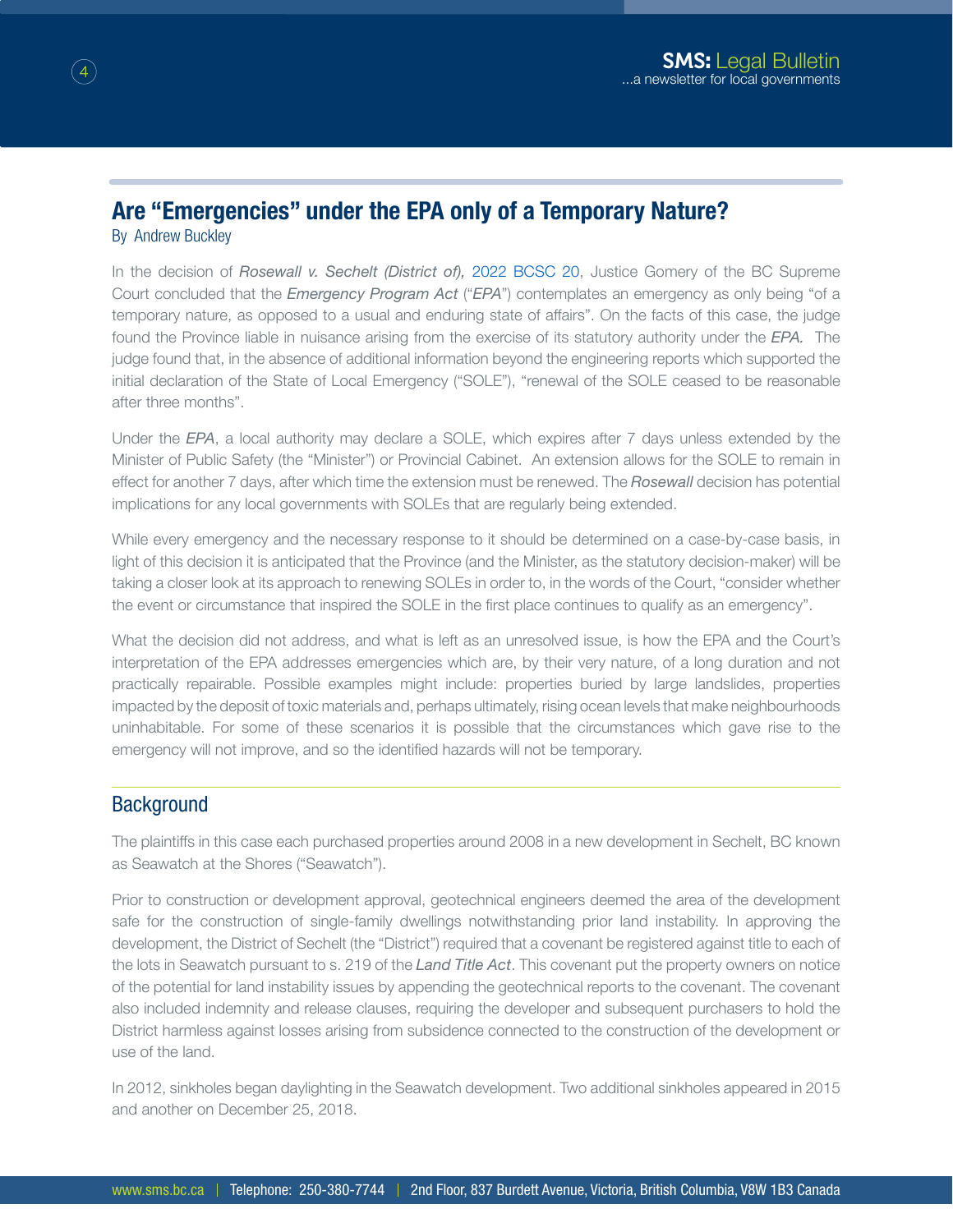#### State of Local Emergency

Following the December 2018 sinkhole, the District retained an engineering firm to investigate the stability of the Seawatch lands. In a February 6, 2019 report, geotechnical engineers recommended that the District no longer permit occupancy of the properties and buildings within Seawatch due to land subsidence and geological instability which posed a risk of loss of life and damage to property.

The District quickly issued an evacuation order for the residents of Seawatch, including the plaintiffs, effective February 15, 2019 and a temporary fence was constructed around the subdivision. The District declared a SOLE pursuant to ss. 12 and 13 of the *EPA*.

The Province later provided funding to the District towards the construction of a higher, fixed fence in order to better support the evacuation order. The SOLE was continually renewed by the Minister every 7 days after it was initially made on February 15, 2019. The fence remains in place and access to Seawatch continues to be prohibited.

## The Civil Action

In July 2019, the plaintiffs began their lawsuit against the District and the Province alleging, among other things, that the continued extensions of the SOLE were unlawful and that the defendants did not have authority to continue to prevent the plaintiffs from accessing their homes.

The plaintiffs discontinued their claims against the District shortly before trial, after the Court of Appeal released its decision in *Rai v. Sechelt (District)*, 2021 BCCA 349. In that decision, the Court of Appeal confirmed that the release contained in the s. 219 covenant registered against title to each lot in Seawatch was effective to release all claims advanced against the District in that litigation.

Therefore, at trial, the primary issue for the Court to determine was whether the Minister's practice of approving the extensions of the SOLE at 7-day intervals since February 15, 2019 was lawful.

## The Court Decision

In assessing the validity of the Province's conduct, the Court concluded that the Province's purported exercise of authority to approve the renewals of the SOLE was to be reviewed by the court on the standard of "reasonableness" as opposed to strict "correctness", pursuant to *Canada (Minister of Citizenship and Immigration) v. Vavilov,* 2019 SCC 65.

In its analysis, the Court confirmed that while "protecting and securing people and property against urgent threats that require collective action is a fundamental responsibility of government" (para. 25), any ambiguity in statutes which interfere with property rights will be construed in favour of preserving the rights of the individual.

The Court holds that it was reasonable for the Minister to initially approve extensions of the SOLE as the circumstances in February 2019 could reasonably be characterized as an emergency as defined in the *EPA.*  However, according to the judge, the *EPA* contemplates an emergency as a temporary condition resulting from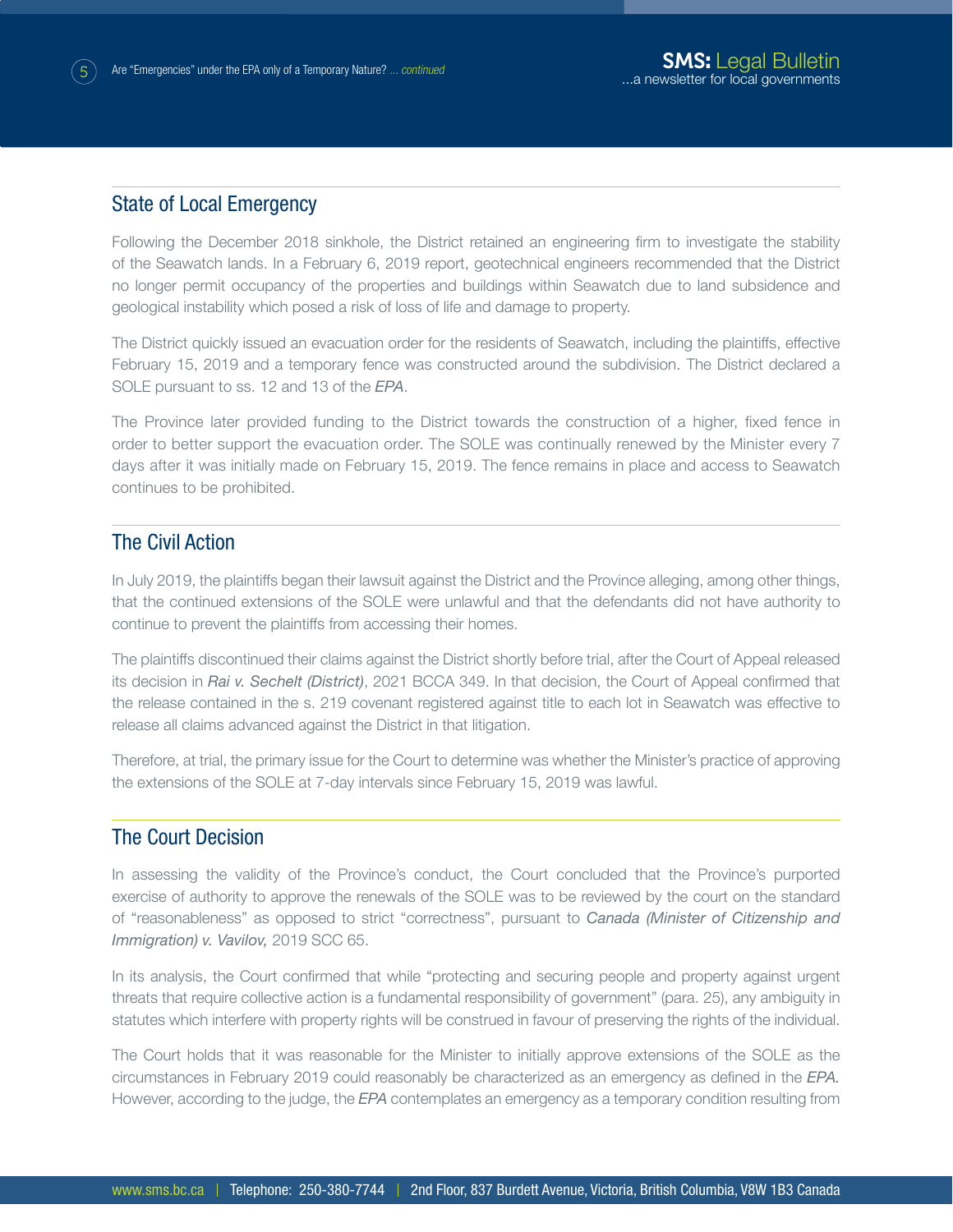the forces of nature. The judge commented that "not every risk to public safety constitutes an emergency justifying the continuation of a SOLE under the *EPA*… the emergency powers under the *EPA* are exceptional and not to be exercised in the ordinary course*"* (para 83)*.*

While the plaintiffs were lawfully evacuated on February 15, 2019, as further investigations into the geotechnical issues were not conducted after the evacuation, the Court held that the renewal of the SOLE ceased to be reasonable after three months. The Court reasoned that "by that time, it was no longer reasonable to approve renewal of the SOLE in the absence of evidence of a reasonable plan to investigate and address the risks to public safety and property in Seawatch" (para 85).

It should be noted that the Action was not brought in negligence and the issue of whether the Province (or District, for that matter) owed a legal duty to abate the subsurface conditions in the subdivision which gave rise to the emergency was not before the Court.

Rather, the plaintiffs brought their action in nuisance. The tort of nuisance is intended to compensate property owners when a defendant has substantially and unreasonably interfered with the use and enjoyment of their property. The focus in nuisance is on the harm suffered by the plaintiff rather than any purported benefits of the defendant's conduct.

As the SOLE renewals were considered unauthorized after three months, the Province was deprived of its defence of statutory authority after that time and thereafter exposed to a claim in nuisance. In unlawfully maintaining the SOLE after the initial three-months and in encouraging and funding the fixed fencing which prohibited access to Seawatch, the Court concluded that the Province unreasonably interfered with the plaintiffs' use and enjoyment of their properties. The Court's finding in this case potentially represents an extension to the tort of nuisance. The Province's actions (regulatory decisions and funding the fencing) were unconnected to the use of the defendant's own land, which is typically a requirement of the tort.

Unfortunately, and although advanced by the Province at trial, the reasons do not include an analysis of s. 18 of the *EPA,* which provides immunity from liability to the Minister and local authorities "for any loss, cost, expense, damage or injury to person or property" resulting from acts or omissions done in good faith under the *EPA*. In theory, this statutory provision could have provided a defence to the plaintiffs' claims.

Ultimately, the plaintiffs were awarded special damages consisting of the costs of rental accommodation, moving costs, furniture replacement costs and storage costs. The plaintiffs were also awarded \$40,000 each in general damages. While the Court acknowledged that the plaintiffs would have suffered some disruption in any event as a consequence of the lawful evacuation, the Province's actions "made things much worse for them than they would otherwise have been" (para 119).

#### **Conclusion**

The introduction of a possible time-limit on "emergencies" under the *EPA* has important implications for both the Province and local governments across BC. While the reasonable length of any particular emergency ought to be determined in the circumstances, the takeaway point from this decision is that public authorities should not use "the continuing renewal of the SOLE [as] an excuse for inaction" (para 84).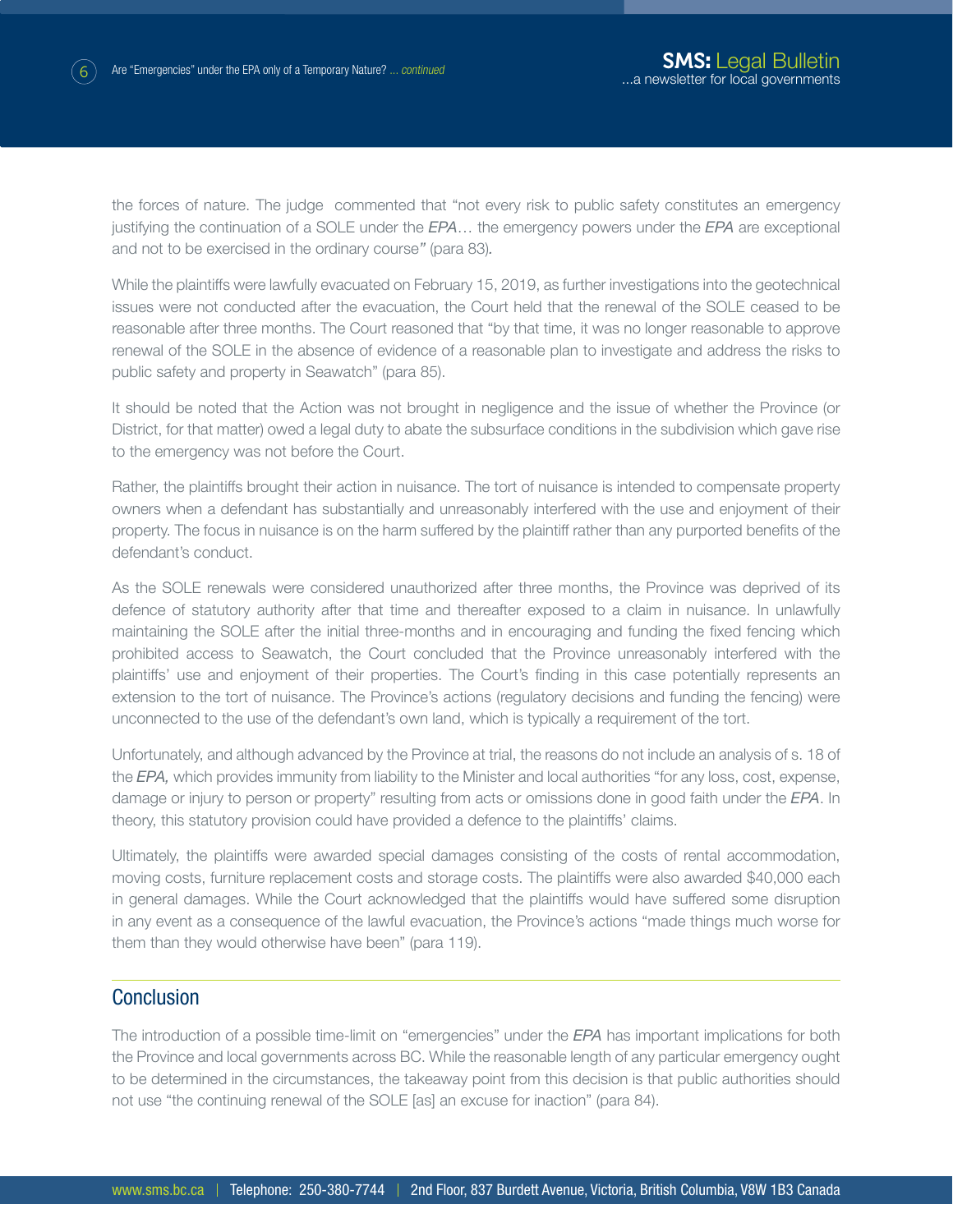As observed above, the Court did not address what "action" might be required to address emergency conditions and, furthermore, did not address any general or specific statutory duty or common law duty to abate hazardous conditions on lands. Nonetheless, in the circumstance of local governments seeking ongoing renewals of SOLEs under the *EPA*, consideration should be given, at a minimum, to supporting the documentation provided to the Minister (as decision-maker) with updated information as to the nature and continued currency of the hazardous conditions which gave rise to the emergency.

Lastly, the Province has initiated an appeal of the decision which is expected to be heard by the Court of Appeal later this year.

# **With Great Power Comes Great Responsibility – Tax Sale Powers in British Columbia**

By Heidi Boudreau

In *Morgan v Spallumcheen (Township of)* [2022 BCSC 752](https://www.canlii.org/en/bc/bcsc/doc/2022/2022bcsc752/2022bcsc752.html?autocompleteStr=2022%20BCSC%20752%2C&autocompletePos=1), the BC Supreme Court delivered its decision on a tax sale gone awry. The reasoning in Spallumcheen cautions local governments to comply with the statutory requirements of the tax sale provisions in the *Local Government Act* and to act expediently to remedy its error, if a tax sale is completed without complying with the statutory requirements.

In *Spallumcheen*, the Township had failed to provide the notice of tax sale to the owner in accordance with the requirements of the *Local Government Act*. The owner was unaware of the tax sale and its options to redeem the tax sale until after the redemption period expired and the transfer to the tax sale purchaser was completed. The Township accepted that it had failed to comply with the notice provisions, but disputed the amount of damages, i.e. the date of valuation of the property. The Township argued that the valuation of the property should be as of the redemption date and the plaintiff owner argued the date of valuation should be either the date that the Township admitted liability, or the date of the trial. The difference between these dates, for the purposes of property valuation was \$190,000.00. The Court concluded that the damages were to be determined as of the date of the trial in the amount of \$360,000.00.

#### The Power

Part 16, Division 7, Annual Tax Sale Provisions of the *Local Government Act* gives local governments significant powers to recover unpaid property taxes. The Court in Spallumcheen provided a succinct explanation of these powers at paragraphs 13 and 14, which I have copied below:

> [13] Where property taxes are delinquent, the *LGA* authorizes a local government to sell parcels of land at an annual tax sale. Affected property owners and charge holders have one year from the day the tax sale began to redeem the property. If the property is not redeemed within the redemption period, the property transfers to the party who purchased the property at the tax sale.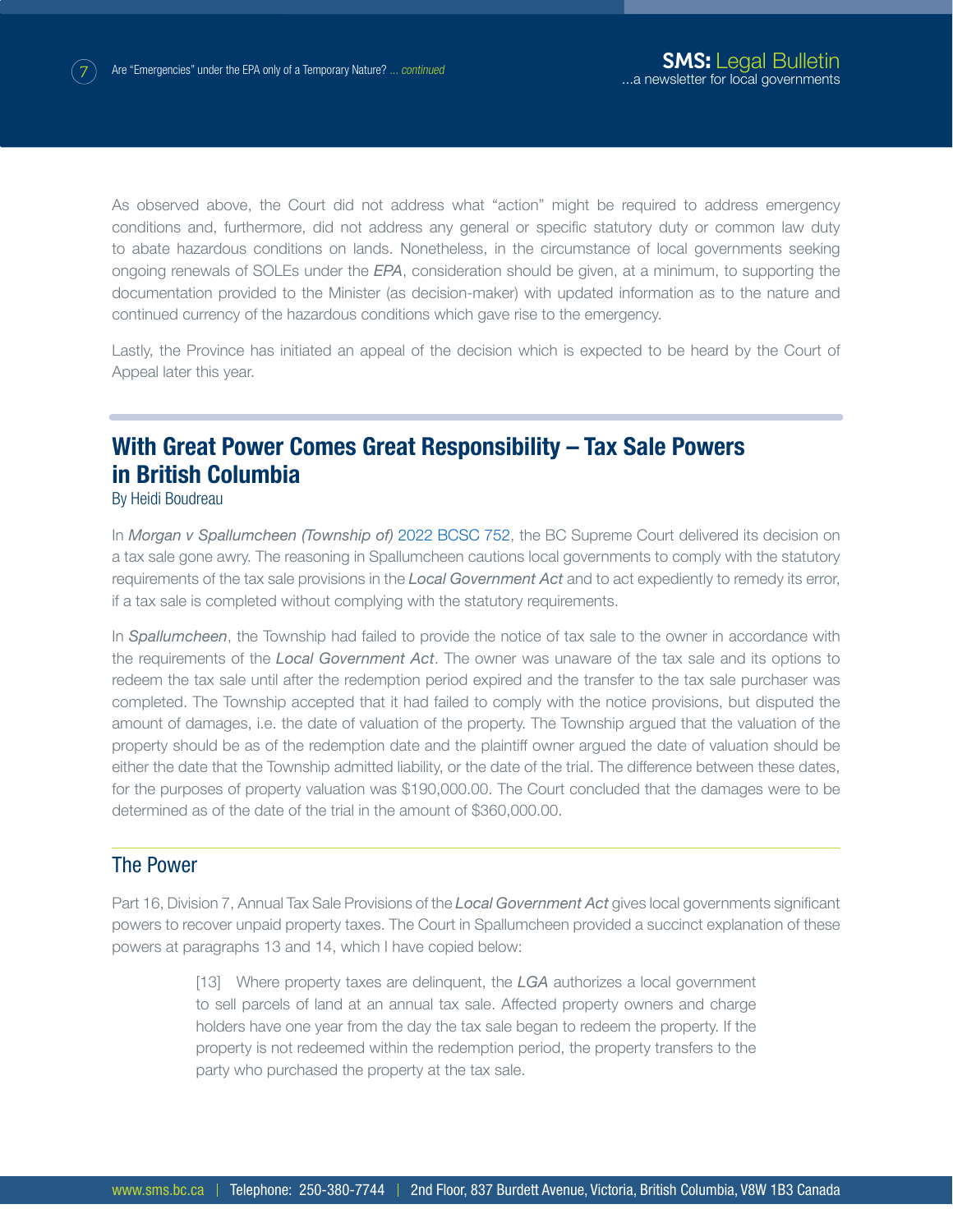

[14] The LGA requires that affected owners and charge holders be given written notice that the property has been sold at a tax sale and of the date when the redemption period expires. After the redemption period expires, the aggrieved owner cannot recover the property, but may bring an action for damages against the municipality for failure to give notice of the tax sale.

Pursuant to section 669(3) of the *Local Government Act*, a local government must indemnify an owner if a property is sold to a tax sale purchaser and the property was not liable for taxes, the taxes were paid, or notice was not given. The circumstances of this case fall into the last category. Accordingly, the extraordinary power to recover delinquent taxes by tax sale comes with the great responsibility of indemnifying an owner if done incorrectly.

## The Responsibility

In the Court's reasoning, the key consideration in setting damages as of the date of the trial was the owner's inability to mitigate his loss until the owner was paid for his loss. In the facts of this case, the subject property was owner's only asset. The Court distinguished the facts of Spallumcheen from the only other reported case relating to damages and failed tax sales, *Thunderbird Holdings Ltd. v Manitoba*, 2001 MBQB 182 (*Thunderbird Holdings*). In *Thunderbird Holdings*, the plaintiff developer was in the business of buying tax sale properties and could have purchased a replacement property on the date the sale did not go through. Accordingly, the Court reasoned the date of damages was the date that the developer would have become owner if there had not been an error in the tax sale. Although the Court recognizes that the determination of damages is fact specific and that local governments have a right to pursue its defenses in these types of disputes, this must be balanced against the potential delay the pursuit of these defenses will have on the owner, if the obligation is ultimately to indemnify the owner.

#### Takeaway

The takeaway from this case is that when a local government is exercising its powers under the tax sale provisions of the *Local Government Act*, it must be careful to do so in compliance with all of its statutory requirements. If there is error or default with respect to the statutory requirements, a local government must act expediently and reasonably to make the owner whole again.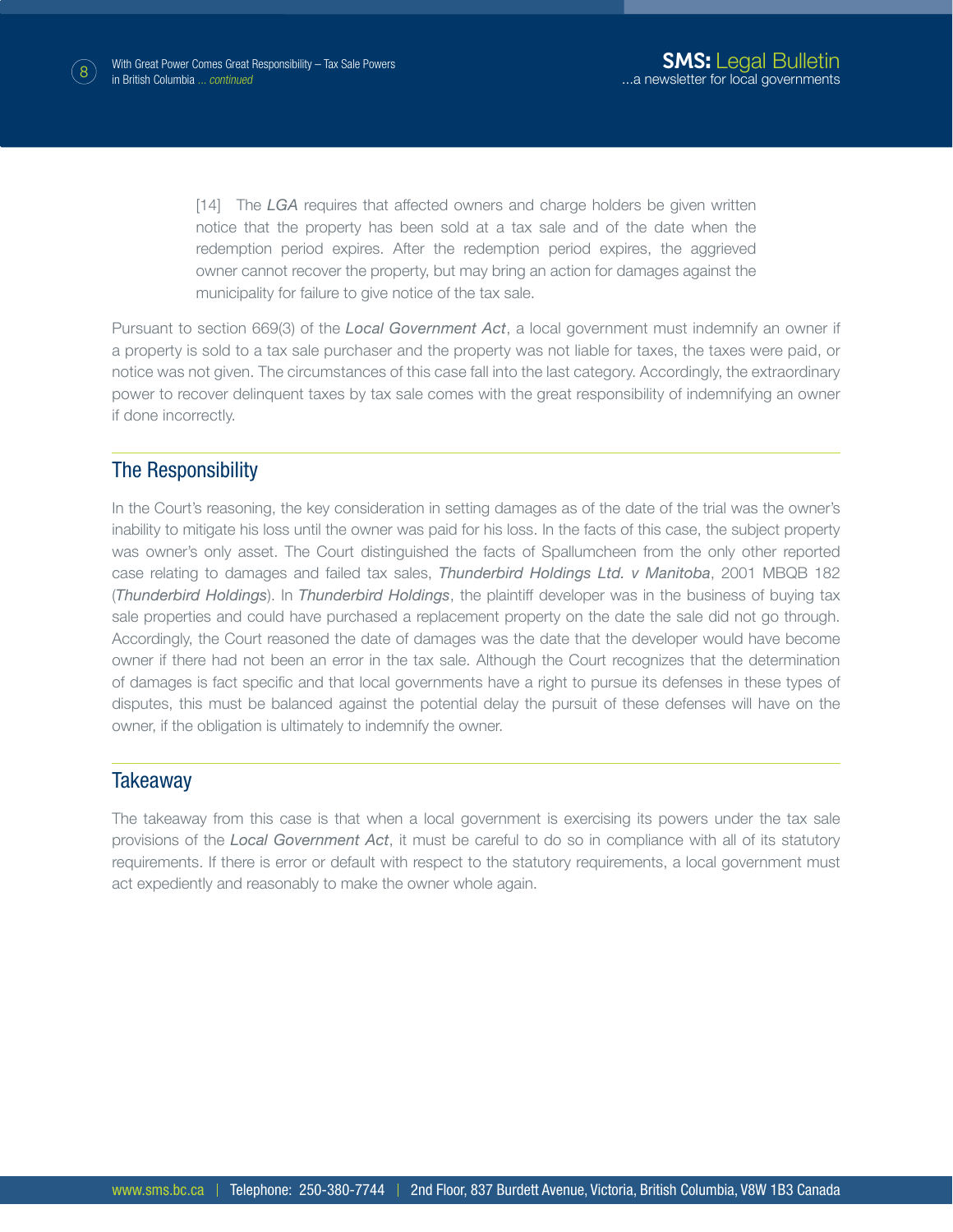# **Reasonableness Review: A Case Study of Anderson v Strathcona Regional District**

#### By Andrew Buckley

The BC Supreme Court has released reasons in *Anderson v Strathcona Regional District*, [2021 BCSC](https://canlii.ca/t/jj1m9) [1800](https://canlii.ca/t/jj1m9) [*Anderson***]** which provides an excellent example of the Court applying the reasonableness standard of review, as recently re-articulated by the Supreme Court of Canada in *Vavilov*, to decisions of a local government. In most circumstances, the judicial review of local government decisions post-*Vavilov* are now conducted pursuant to the standard of reasonableness. This means the Court will assess a decision of the local government to determine whether it generally fell within the range of reasonable outcomes, as opposed to determining whether it was purely "correct". Reasonableness is a more deferential standard that affords a decision maker with greater leeway in interpreting its authority.

In the *Anderson* case, one of the members of the Regional District's Board (the "Director") brought a judicial review challenging several decisions of the Board, including:

- 1. The Board's decisions to refuse to indemnify the Director for her legal fees arising from a BC Supreme Court petition which sought to have the Director disqualified from holding office (the "Indemnification Decisions");
- 2. The passing of a motion to censure the Director for unauthorized use and disclosure of confidential and privileged Board information (the "Censure Decision"); and
- 3. The Board's decision to withhold certain reports and materials from the Director in the absence of the Director declaring a conflict of interest (the "Record Withholding Decision").

In all three circumstances, despite arguments by the Director's lawyer, the Court held the decisions were to be reviewed on the reasonableness standard.

## The Indemnification Decisions

The Board had adopted a Bylaw which required the Regional District to indemnify an official against a "claim, action or prosecution" brought against the official.

The Director requested that, pursuant to the indemnification bylaw, the Regional District indemnify her legal expenses incurred in defending a BC Supreme Court petition which sought to have the Director disqualified.

The Board determined that the disqualification petition did not fall within the definition of a claim, action or prosecution. Accordingly, the Board refused the Director's request for indemnification.

After reviewing the background and the decision, the Court held the Board was reasonable in interpreting and applying its indemnification bylaw and the *Local Government Act* to deny the Director's request for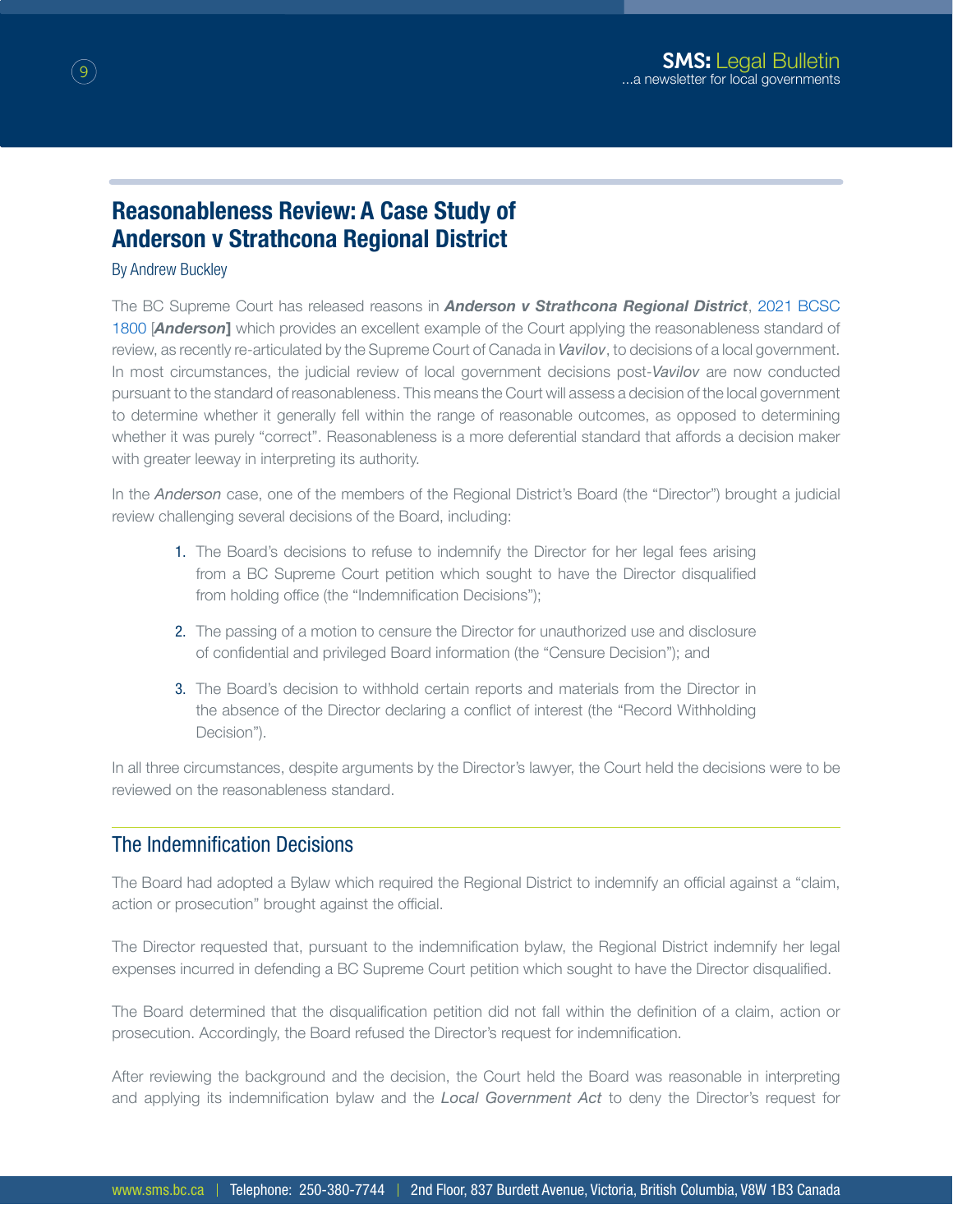

indemnification. The judge stated, "In my view, the Board's interpretation of the Indemnification Bylaw and its application of that bylaw to Ms. Anderson's circumstances cannot be said to be unreasonable, unfair or beyond the range of acceptable outcomes".

As with many decisions that are reached by the board or council of a local government, there were no written reasons for the Indemnification Decisions. Nonetheless, following the process outlined in *Vavilov*, the judge in *Anderson* concluded that a review of the materials that were before the Board when it considered whether to accept the Director's request for indemnification provided a "reasonable and satisfactory pathway" to understanding the Board's rationale for the indemnification Decisions.

## The Censure Decision

Section 117 of the *Community Charter* requires that municipal council members maintain confidentiality over confidential records and matters discussed in closed meetings. Section 205 of the *Local Government*  Act deems this provision to apply equally to members of regional district boards.

Additionally, the Regional District, in this case, had passed a bylaw establishing a code of conduct for its directors, emphasizing the requirement that confidential information not be disclosed.

Contrary to the duty of confidentiality in s. 117 of the *Community Charter*, and the Regional District's code of conduct, the Director shared the Regional District's legal opinions and a consultant's report with her own legal counsel; these were records that were considered in closed meetings. The Director argued that as she had a confidential solicitor-client relationship with her own lawyer, she did not breach any duty of confidentiality. However, the Court held that the duty of confidentiality owed by local government officials to their board or council requires that the information not be shared with anyone, even the official's own lawyer, without prior approval of the board or council.

As the Director took the confidential information over which the Regional District alone held privilege, and which it had not waived, and shared it with a third party – her lawyer – the Court found that the Censure Decision was reasonable.

#### The Record Withholding Decision

As a result of the Director's prior unauthorized disclosure of confidential information, the Regional District Board began the practice of limiting the Director's access to certain confidential records.

Specifically, the Regional District began withholding reports on the closed meeting agendas which related to matters in which the Director may be in a conflict of interest with the Regional District. The Director was still provided with copies of all other closed reports and an agenda outline that included the title of all closed reports.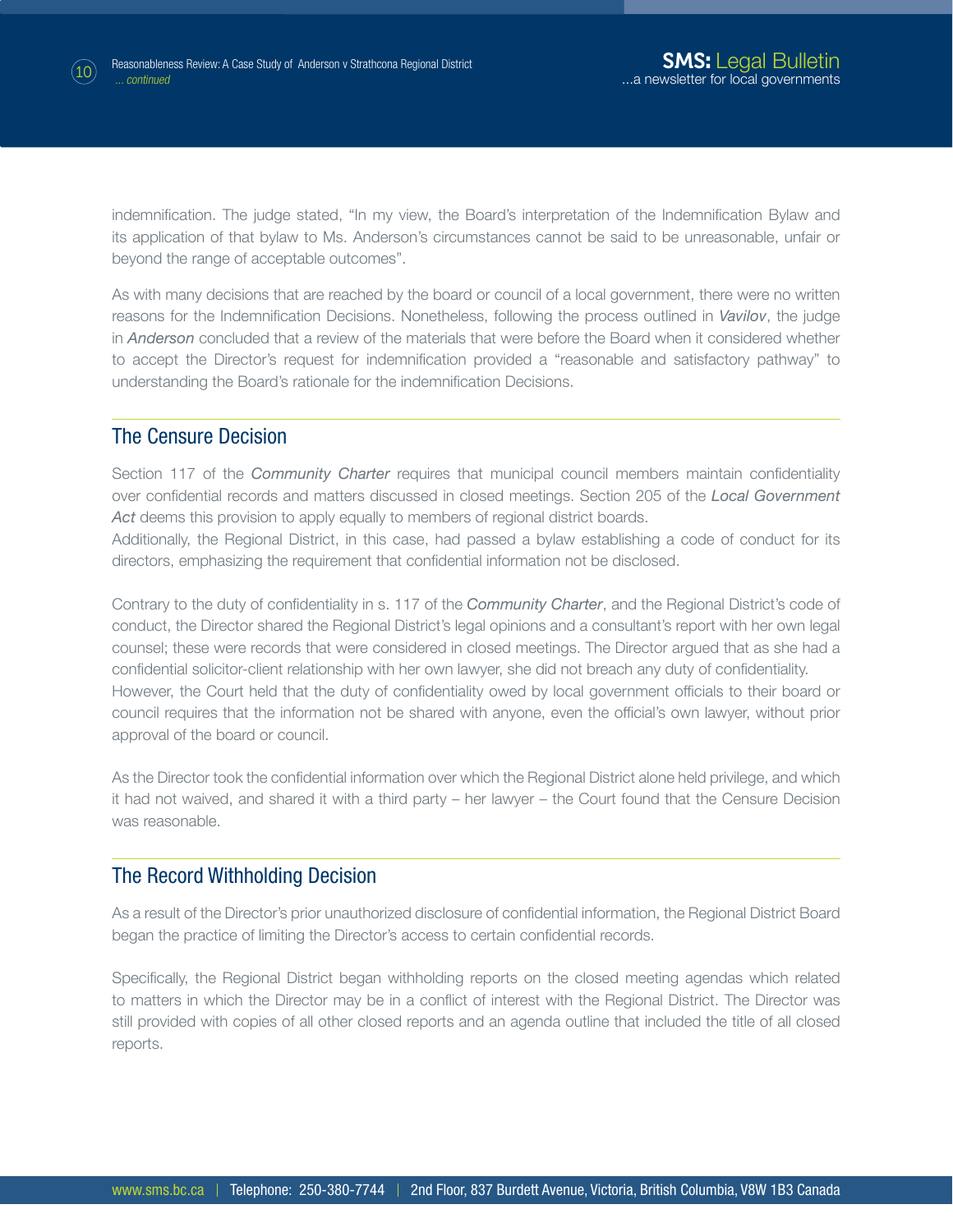

As a result of the Director's prior unauthorized disclosure of confidential information, the potential harm caused by her actions, and the lack of any assurance by the Director that she would change her approach to dealing with confidential information, the Court held that the Record Withholding Decision was fair, reasonable, and did not impede the Director's ability to perform her functions as an elected member of the Board. In reaching this conclusion, the Court followed the recent decision of *Dupont v. Port Coquitlam (City)*, [2021 BCSC 728](https://www.canlii.org/en/bc/bcsc/doc/2021/2021bcsc728/2021bcsc728.html), in which the Court held that a city council has authority to govern its own internal procedures, including the power to set in place guidelines for restricting a councillor's access to information.

#### Key Takeaways for Local Governments

Every day local government officials and employees are faced with making difficult decisions. While the courts have been directed to show deference to the decisions of local governments, the decision still must fall within the realm of reasonableness. Accordingly, the greater the decision impacts on an individual or group of individuals, the more the decision-maker should stop and ensure that they consider the bylaw or legislative authority for making that decision and whether the outcome they are inclined to make is a reasonable application of that authority.

## **The Legislation, it is a Changin': Recent Legislative Changes of Note** By Ryan Bortolin

There have been a number of changes to the Community Charter and Local Government over the last twelve months. The changes are meant to address matters as diverse as modernizing how public notices can be provided, streamlining development approval procedures, requiring codes of conduct, and introducing new consequences for elected officials charged and convicted of indictable offences.

The purpose of this article is not to address all recent changes to local government legislation – only the ones that in my view have the widest impact.

## Municipal Affairs Statutes Amendment Act (No. 2), 2021

#### $\rightarrow$  Changes to the Public Notice Provisions

Some of the most significant changes to local government legislation are the changes made to the manner in which public notices may occur. Public notice is prerequisite to numerous local government actions, including public hearings, dispositions of real property, and enacting bylaws that require electoral approval.

Prior to recent changes, the notice requirements contained in section 94 of the Community Charter required local governments to post a notice in their public notice places, and to publish it in a newspaper for two consecutive weeks. The newspaper publication requirement created difficulties for smaller communities, where local newspapers either do not exist, are dying out, or have little readership. It also did not reflect the that in all communities more people increasingly get their news online instead of from printed newspapers.

The prior provisions allowed local governments to fulfill notice requirements through other means when publication by newspaper was impractical, but required this determination on a case-by-case basis While the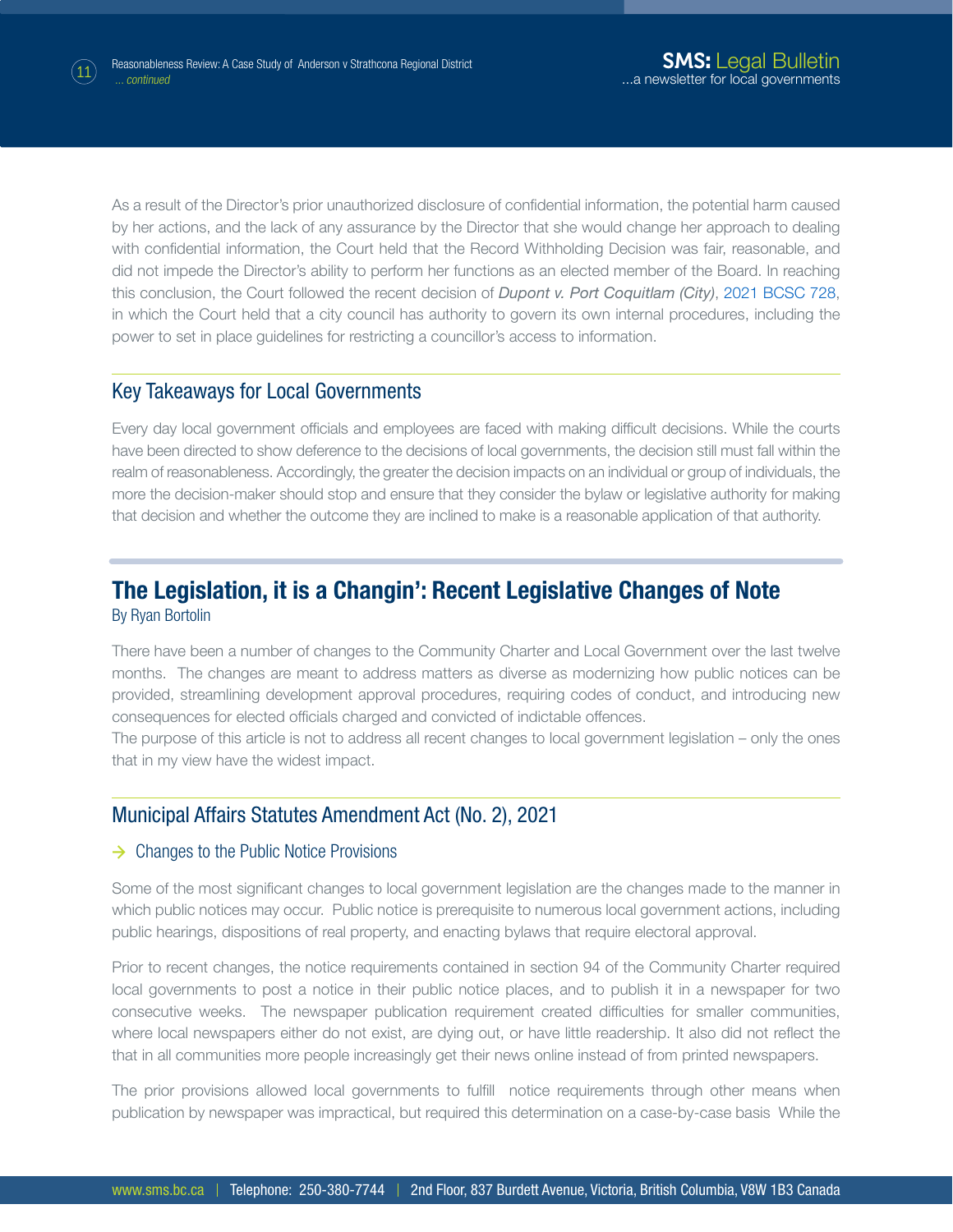

authority to make a determination on a case-by-case basis still exists, the Community Charter now allows local governments to pass a bylaw providing for alternative means of publication. If such a bylaw is in force, then publication must be in accordance with the bylaw, rather than the default newspaper requirement. The bylaw must specify at least two means of publication in addition not the public notice posting places. The notice must be published at least 7 days before the date of the matter for which notice is required,

In order for the publication methods to be sufficient, local governments have to consider certain principles contained in the Public Notice Regulation. Those principles state that the means of publication should be reliable, suitable for providing notices, and accessible. The Regulation further specifies the conditions under which these principles can be met. For example the Regulation states that means of publication are reliable if they provide factual information, and the publication takes place at least once a month, or if it is a website is updated at least once a month.

The Province has provided a guidance document to help local governments determine what sort of public notice may be suitable in their communities. That guidance document can be found at [https://www2.gov.](https://www2.gov.bc.ca/assets/gov/british-columbians-our-governments/local-governments/governance-powers/public_notice_guidance_material_2022.pdf) [bc.ca/assets/gov/british-columbians-our-governments/local-governments/governance-powers/public\\_](https://www2.gov.bc.ca/assets/gov/british-columbians-our-governments/local-governments/governance-powers/public_notice_guidance_material_2022.pdf) [notice\\_guidance\\_material\\_2022.pdf](https://www2.gov.bc.ca/assets/gov/british-columbians-our-governments/local-governments/governance-powers/public_notice_guidance_material_2022.pdf)

#### $\rightarrow$  Changes Meant to Streamline Development Applications

The Municipal Affairs Statutes Amendment Act (No. 2) also introduced changes to the manner in which certain processes related to the approval of development can occur. One of the most significant changes is the ability for local governments to delegate consideration of minor development variance permit applications to staff. This authority is contained in section 498.1 of the Local Government Act. Delegation must occur by bylaw, and is limited to applications to vary siting, size and dimensions of buildings and uses in zoning bylaws, off-street parking and loading space requirements, bylaws regulating signs, and screening and landscaping requirements to mask or separate uses or to preserve, restore and enhance the natural environment.

A bylaw delegating the power to issue a DVP must also state the criteria for determining whether the application involves a "minor variance", and guidelines that the staff member must consider when deciding whether to issue the permit. Section 498.1(4) states that if the authority to issue DVPs is delegated to staff, the applicant is entitled to have the Board or Council reconsider the matter.

Another change is to section 464(2) of the Local Government Act, which states when public hearings are required for zoning bylaws. Prior to the Municipal Affairs Statutes Amending Act (No. 2) coming into force, the default rule was the public hearings were required for any amendment to a zoning bylaw, with the local government having the authority to waive the public hearing if the bylaw is consistent with the official community plan in effect for the area. Section 464(2) now states that public hearings are not required in these circumstances. In other words, there is no obligation to actively waive the requirement for a public hearing.

The Hansard extracts related to this amendment indicate that the Province believes removing the requirement to waive a public hearing requirement results in a streamlined process:

"The ultimate outcome that we are intending here is to speed up the development approvals process for local governments, especially to get British Columbians into more homes more quickly. By repealing a local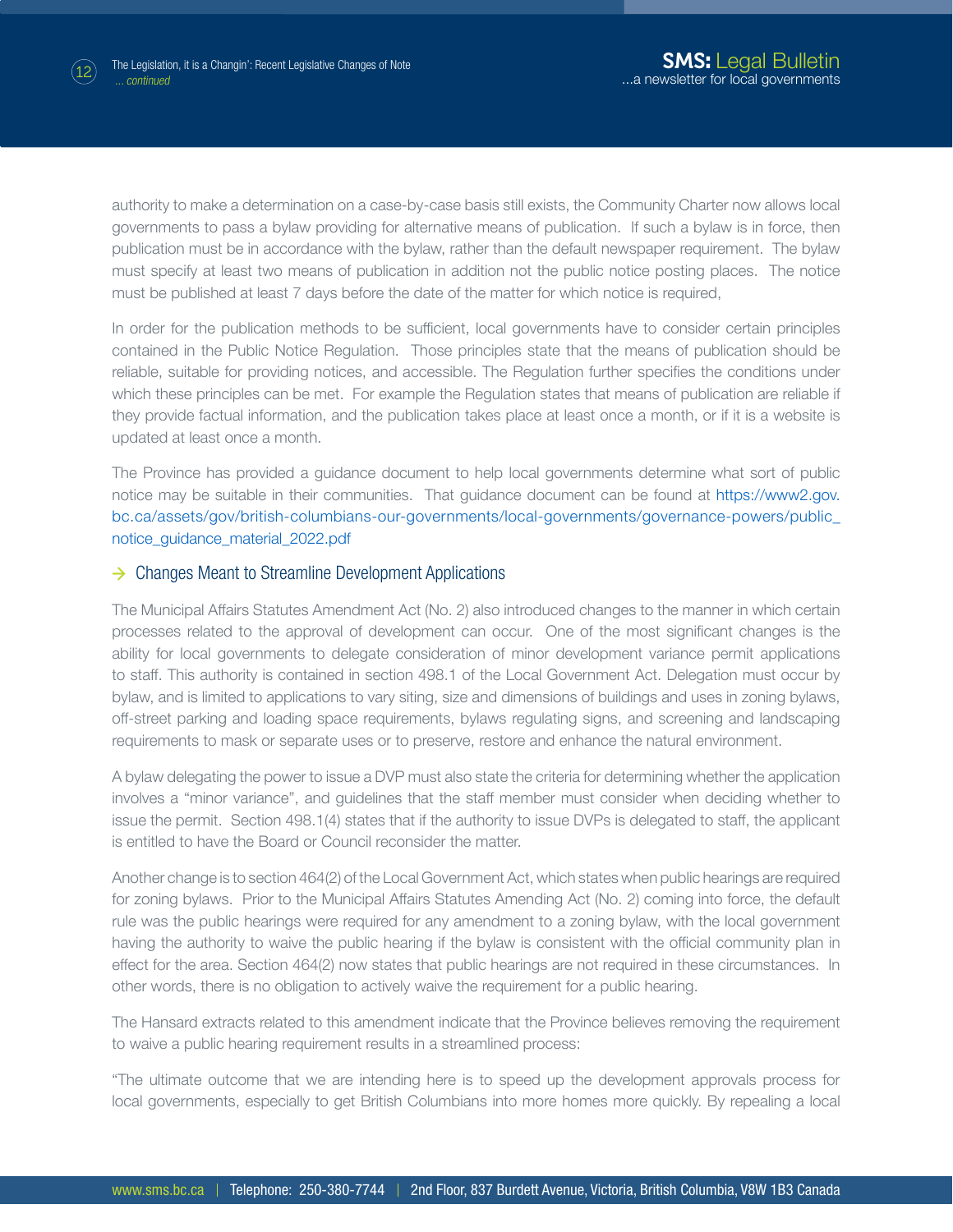

government's authority to waive the requirement to hold a public hearing on a proposed zoning bylaw when it is consistent with the official community plan, it effectively removes a process step. In other words, a local government would need to opt into a public hearing rather than to have to opt out of having a public hearing."

However, the new section 467(1) of the LGA refers to local governments *deciding* not to hold a public hearing. The difference between "waiving" and "deciding not to hold" a public hearing is not clear on its face. It may be that the purpose was to allow councils and boards to decide globally on the circumstances in which it will still require a public hearing, either through a bylaw or policy, in order to streamline the process, rather than decide on a case-by-case basis whether to waive the public hearing requirement.

#### **→ Requirement to Consider a Code of Conduct**

The Municipal Affairs Statements Amendment Act (No. 2) 2021 also creates a requirement for local governments to consider whether to establish a code of conduct, or if a code of conduct is already in place, whether that code of conduct should be reviewed. Note that the requirement to consider whether to establish or review a code of conduct is not yet in force. It will be brought into force by the Province at a later date.

When the requirements do come into effect, local governments will have to consider certain prescribed principles and matters and comply with prescribed requirements when deciding whether to establish or review a code of conduct. These will be contained in a regulation that will also come into force at a later date. At this time, the prescribed principles, matters and requirements are not known, but it seems likely that they will incorporate the principles stated in UBCM's Companion Guide for codes of conduct, which can be found here: [https://www.ubcm.ca/sites/default/files/2021-08/Comp\\_Guide\\_Aug2018\\_FINAL\\_updates.pdf](https://www.ubcm.ca/sites/default/files/2021-08/Comp_Guide_Aug2018_FINAL_updates.pdf)

## Municipal Affairs Statutes Amendment Act, 2022

#### $\rightarrow$  Electronic Meeting Provisions Clarification

One of the most significant change to local government legislation over the past couple of years is the ability of local governments to have regular electronic council, board and committee meetings. These changes were originally brought into force by Ministerial Order during the COVID-19 pandemic. The changes were regularized in September 2021, when the prior authority for electronic meetings under Ministerial Order M192 expired and amendments to the Community Charter and the Regional District Electronic Meetings Regulation came into force. The 2022 Municipal Affairs Statutes Amendment Act creates further changes, largely to ensure that the ability to have electronic meetings applies to all local government bodies, and to deem any meetings or actions taken at an electronic meeting

When these provisions were first enacted, there was some question regarding whether they applied to certain other bodies. This question has been clarified by the Province enacting section 145.1 and 145.2 of the Community Charter, which clarifies that the following are also permitted to hold meetings electronically:

(a) a municipal commission established to operate services, undertake enforcement, or manage property and licences held by the municipality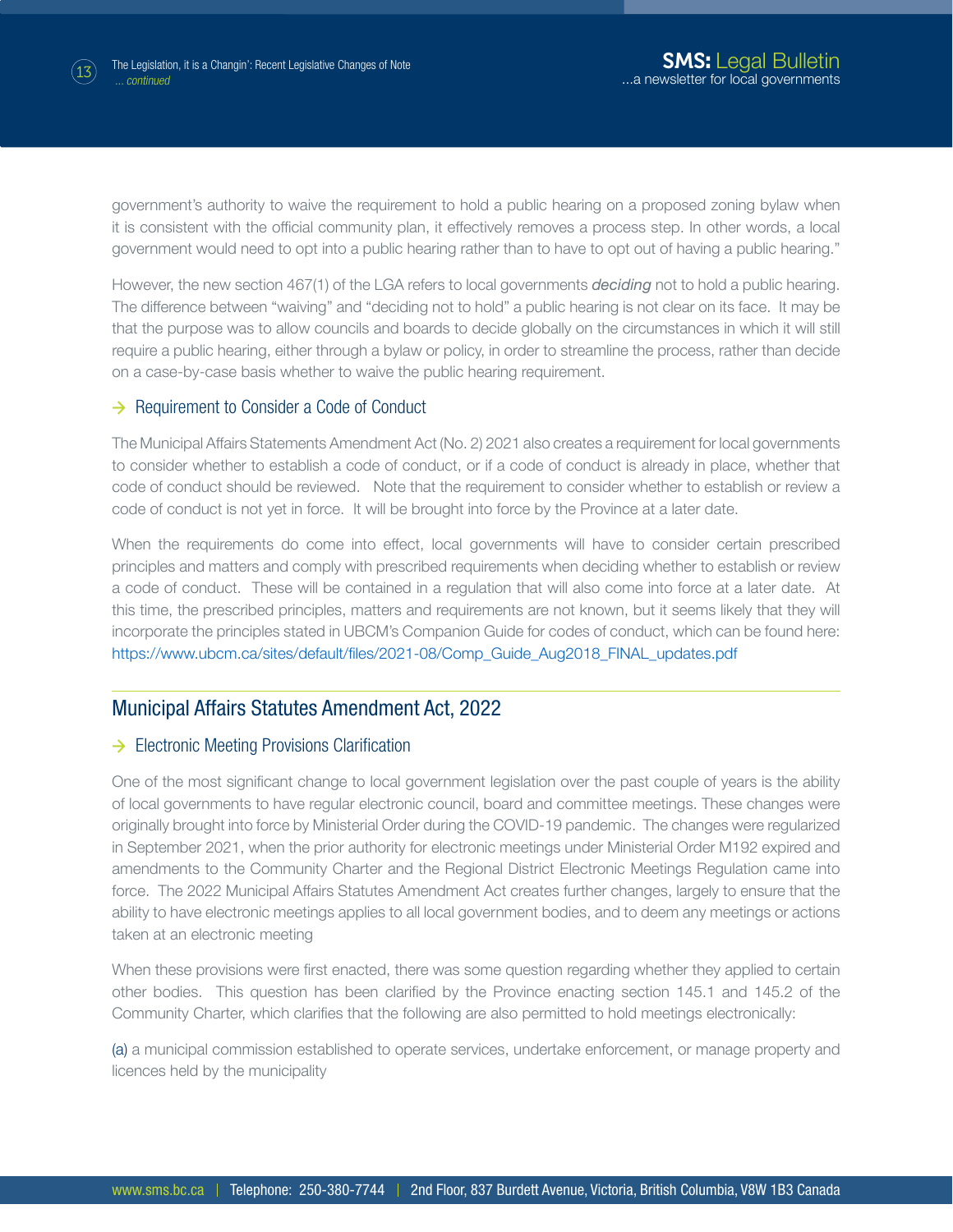

(b) a parcel tax roll review panel;

(c) a board of variance established by a local government under Division 15 of Part 14 of the Local Government Act;

(d) an advisory body established by a council;

(e) a body that under this or another Act may exercise the powers of a municipality or council;

- (f) a body referred to in section 93
- (g) (which overlaps with the bodies in the preceding subsections)

Changes to the Local Government Act in the form of the new sections 226.1 and 226.2 clarify that electronic meetings and electronic participation in meetings can occur for:

(a) local community commissions established by regional districts;

(b) a commission established by a regional board to operate regional district services, operate and enforce in relation to the board's regulatory authority, and manage property;

(c) an intergovernmental advisory committee; and

(d) an advisory planning commission.

At the same time the Province also amended *Municipalities Enabling and Validating Act (No. 4)*. The purpose of the amendments is to deem any meeting conducted electronically that was otherwise validly conducted between September 29, 2021 and June 2, 2022 to have been validly held, and to deem any bylaw, resolution or other action taken during such a meeting to be valid.

#### → Consequences of Elected Officials Being Charged and Convicted of Indictable Offences

The other significant change in the 2022 Municipal Statutes Amendment Act that I am going to discuss creates new rules regarding elected officials who are charged with an indictable offence under the Criminal Code or Controlled Drug and Substances Act, or convicted of such an offence. Previously, the only restriction regarding a person who had been sentenced for an indictable offence was their ineligibility to run for office. This is because under section of the Local Government Act, in order to be eligible to vote in a local government election, a person cannot be serving a sentence for an indictable offence, unless they have been released on probation. Since a person who is ineligible to vote in a local government election is also ineligible to run for office under section 81 of the LGA, the result was that such persons could not run for office.

However, there were no rules regarding what happens when a person who is already in office is charged with or convicted of an indictable offence. The Community Charter was recently amended to create clear rules in this regard. The new section 109.2 states that a council member must, as soon as practicable, give written notice to Council if they have been charged with an indictable offence under the Criminal Code of Canada or the Controlled Drug and Substances Act. The council member must then take a leave of absence from the date of the charge to the date they are either acquitted, charged, discharged, or the charge is stayed or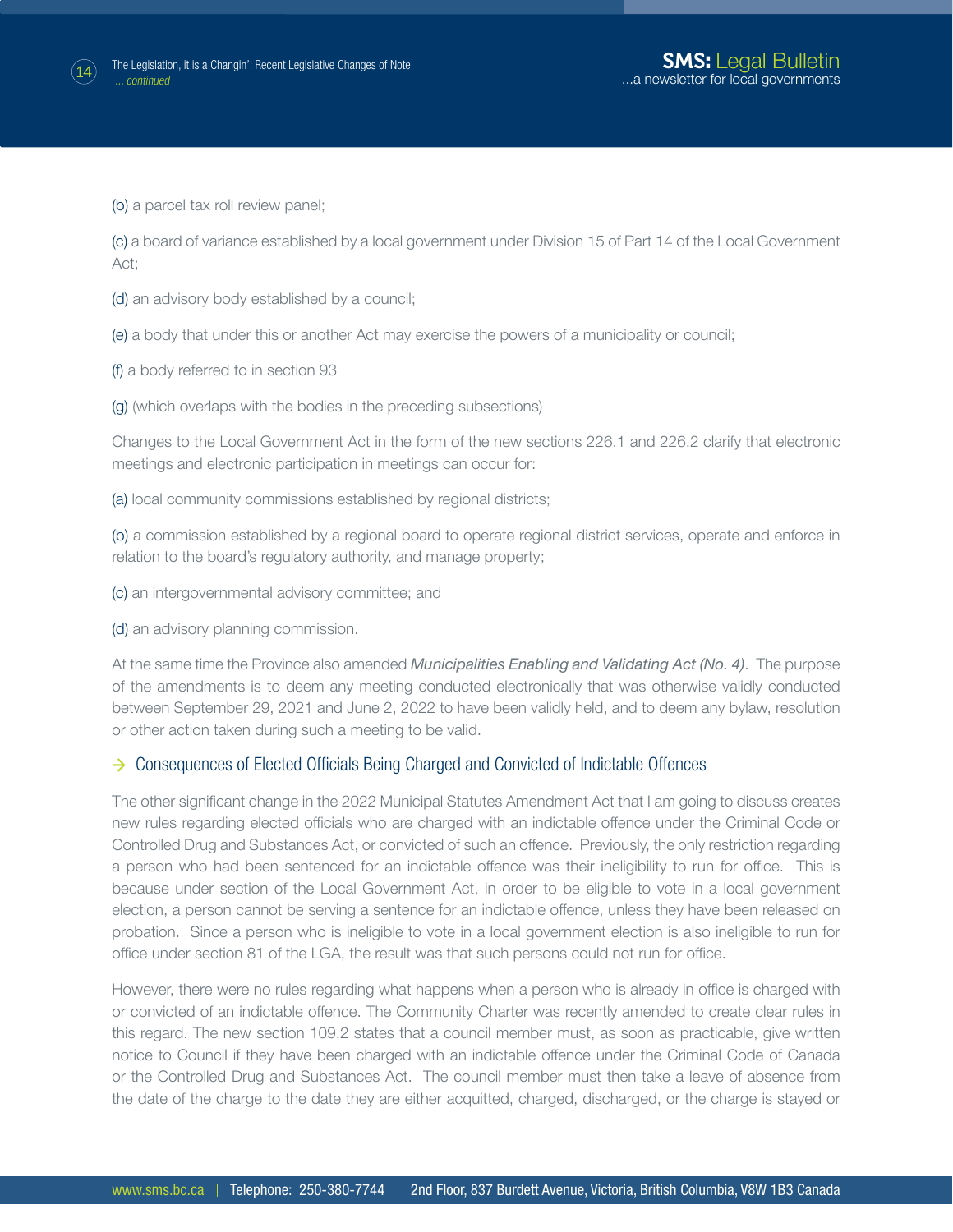

otherwise withdrawn.

If the person is convicted, section 82.1 of the Local Government Act applies. It states that if a person is convicted of an indictable offence they are disqualified from holding office from the date of the conviction until the are sentenced. Once they are sentenced, the rule regarding being ineligible by reason of serving a sentence for an indictable offence still applies.

# **Vancouver Councillor and Bar Owner Found Not to Have Conflict of Interest Relating to Vote on COVID-19 Measures Affecting Local Restaurants**

By Josh Krusell

A July 2021 court decision confirms that the interest or bias that is required to prove an elected official has a conflict of interest is one that relates to the *distinct* interest of the elected official in the particular case and is *not* merely some financial interest possessed by that elected official that she or he shares with other fellow electors.

Mr. Justice Steeves of the Supreme Court of British Columbia delivered the decision in *Redmond v Wiebe*, [2021 BCSC 1405](https://canlii.ca/t/jh1q7) ("*Wiebe*"), whereby an elected councillor of the City of Vancouver was found to have a financial interest in a Vancouver restaurant which created a potential conflict of interest in his voting on COVID-19-related measures related to expanding the use of outdoor patio seating at local restaurants. However, Mr. Justice Steeves found that the councillor's interest was in common with the interests of other electors that own the over 3,000 bars and restaurants in Vancouver, which meant that the councillor was entitled to avail himself of a statutory exemption to the general rules relating to conflicts of interest of elected officials.

Importantly, the decision also clarifies several issues relating to how B.C. courts will assess claims of conflicts of interest against elected officials of local governments. Although the decision was made under the *Vancouver Charter*, which the judge held was a complete code for determining conflicts of interest related to elected officials of Vancouver, Mr. Justice Steves noted that the provisions were largely similar to those in the *Community Charter*. Therefore, there was no reason the Court could not consider cases which had been decided under the *Community Charter* to inform analysis of the *Vancouver Charter* (and, presumably, *vice versa*).

#### The Judicial Test for Conflicts of Interest and the Shifting Onus of Proof

Mr. Justice Steeves noted that the judicial test for assessing conflicts of interest of elected officials had recently been addressed by the Court in its decision in *Allan v. Froese,* [2021 BCSC 28](https://www.canlii.org/en/bc/bcsc/doc/2021/2021bcsc28/2021bcsc28.html) ("*Allan*"), which was decided under the *Community Charter*. The *Allan* decision set out the test, as follows: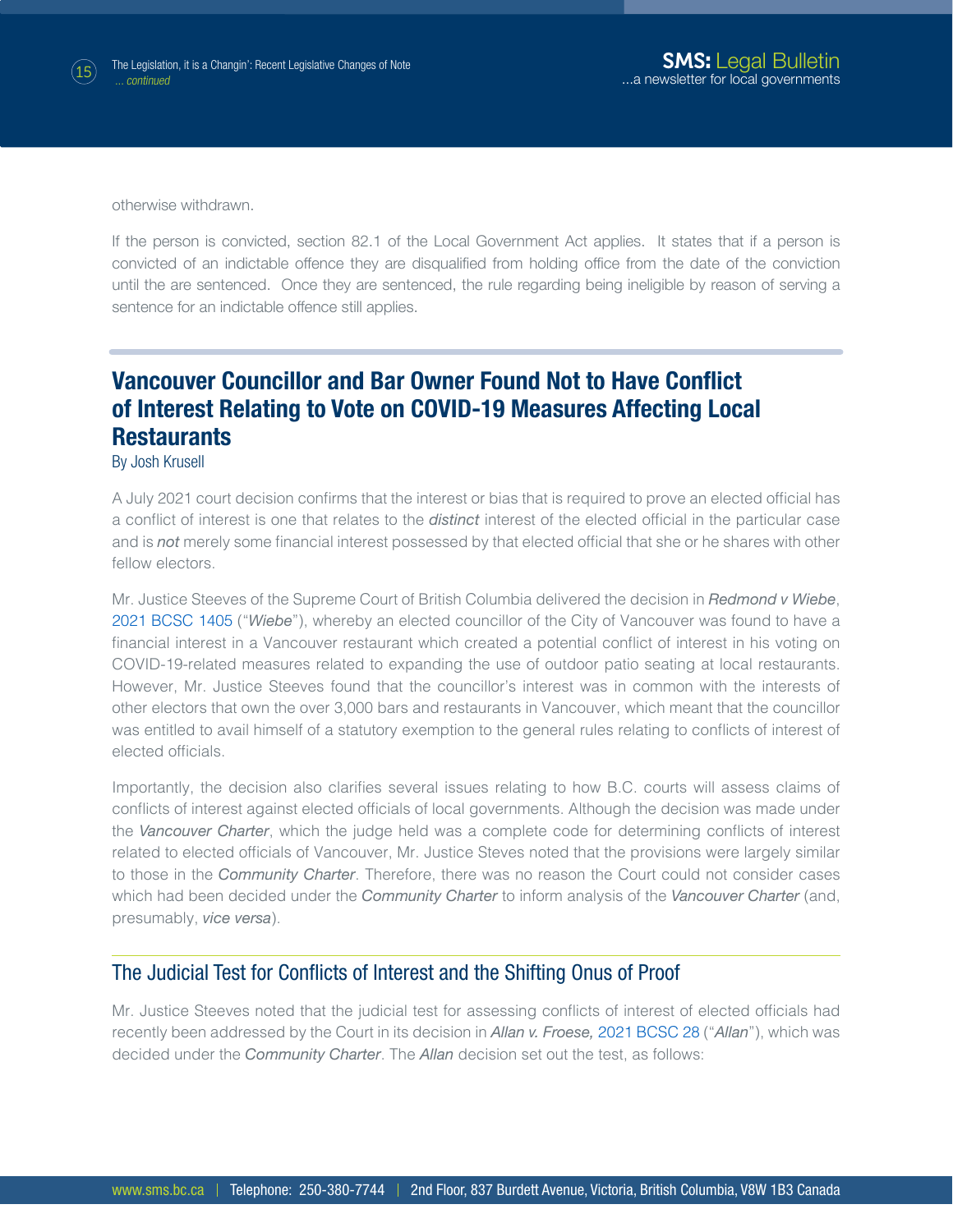

- 1. The petitioners must prove, on a balance of probabilities, that the elected official had a "direct or indirect pecuniary interest in the matter under consideration" by council;
- 2. If step one is proven, the petitioners must then show that the statutory exceptions do not apply, these include showing that:
	- a. the pecuniary interest is not an interest held in common with electors of the municipality generally,
	- a. the pecuniary interest does not relate to remuneration, expenses or benefits payable to the council member in relation to their duties as a council member; and
	- a. a reasonably well-informed person would conclude that the pecuniary interest can reasonably be regarded as likely to influence the member in relation to the matter.
- 3. If the exceptions in step two are shown not to apply, the onus then shifts to the respondents to demonstrate that the official should, nonetheless, not be disqualified because their contravention was inadvertent or due to a good faith error in judgement.

The petitioners in *Wiebe* argued that the *Allan* decision contained an error in that it placed the onus of proof at both stage one and two of the test on the petitioners challenging the elected official. The petitioners in *Wiebe* argued the onus should be with the petitioners only at the first stage and then shift to the elected official at the subsequent stages.

Mr. Justice Steeves agreed, noting that the Court had, many years before *Allan*, determined that there should be a shifting onus of proof in its decision in *Fairbrass v. Hansma*, [2009 BCSC 878](https://www.canlii.org/en/bc/bcsc/doc/2009/2009bcsc878/2009bcsc878.html) ("*Fairbrass* SC"), which had been affirmed by the Court of Appeal in *Fairbrass v. Hansma,* [2010 BCCA 319](https://www.canlii.org/en/bc/bcca/doc/2010/2010bcca319/2010bcca319.html). Mr. Justice Steeves stated that "I conclude that the decision in *Allan* provides a useful two-stage approach regarding the application of the relevant provisions of the *Community Charter*. In my view, this applies equally to the *Vancouver Charter*. Having said that, I prefer the approach in *Fairbrass* SC with respect to the onus of proof".

The approach adopted by Mr. Justice Steeves does not address the fact that Superior Courts in several other provinces with similar conflict of interest provisions have maintained the onus on the petitioner at the first two stages: see, *Calkin v Dauphinee*, 2014 NSSC 452 at para 97; *Kruse v Santer*, 2015 SKQB 376 at para 39; and, *Rocky View (County) v Wright*, 2021 ABQB 422 at para 53

Nonetheless, based upon the analysis in *Wiebe*, which is the most recent judicial commentary on this issue in the province, if the first stage of the test is met by the petitioners, the respondent must then carry the burden to establish one of the statutory exemptions applies. If the official is not able to establish an exception then the court must disqualify the elected official from office for the specified period of time provided under the *Vancouver Charter* or the *Community Charter*, as applicable.